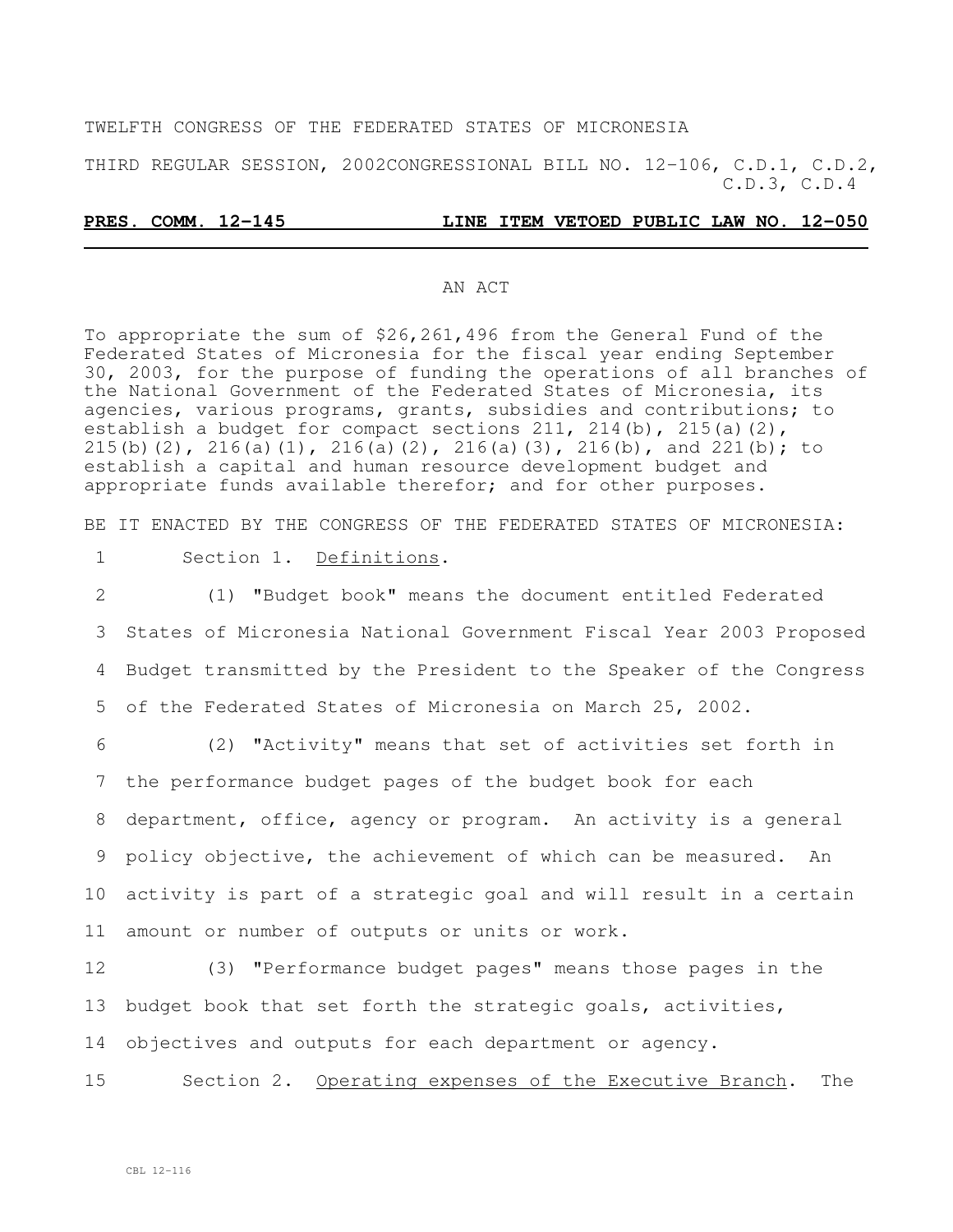sum of \$7,193,528, or so much thereof as may be necessary, is hereby appropriated from the General Fund of the Federated States of Micronesia for the fiscal year ending September 30, 2003, for the operations of the Executive Branch of the National Government during fiscal year 2003. The sum appropriated by this section shall be apportioned as follows:

(1) Office of the President

 \$419,935, for the activities set forth in the performance budget pages A.1.1 through A.1.3 of the budget book. Of the total funds appropriated, \$23,985 shall be deemed to come from funds available under section 215(b)(2) of the Compact of Free Association for communications.

(2) Department of Foreign Affairs

 \$1,870,766, for the activities set forth in the performance budget pages A.2.1 through A.2.8 of the budget book. Of the total funds appropriated, \$73,400 shall be deemed to come from funds available under section 215(b)(2) of the Compact of Free Association for communications.

 (3) Department of Finance and Administration \$1,162,996, for the activities set forth in the performance budget pages A.3.1 through A.3.7 of the budget book. Of the total funds appropriated, \$37,218 shall be deemed to come from funds available under section 215(b)(2) of the Compact of Free Association for communications.

(4) Department of Economic Affairs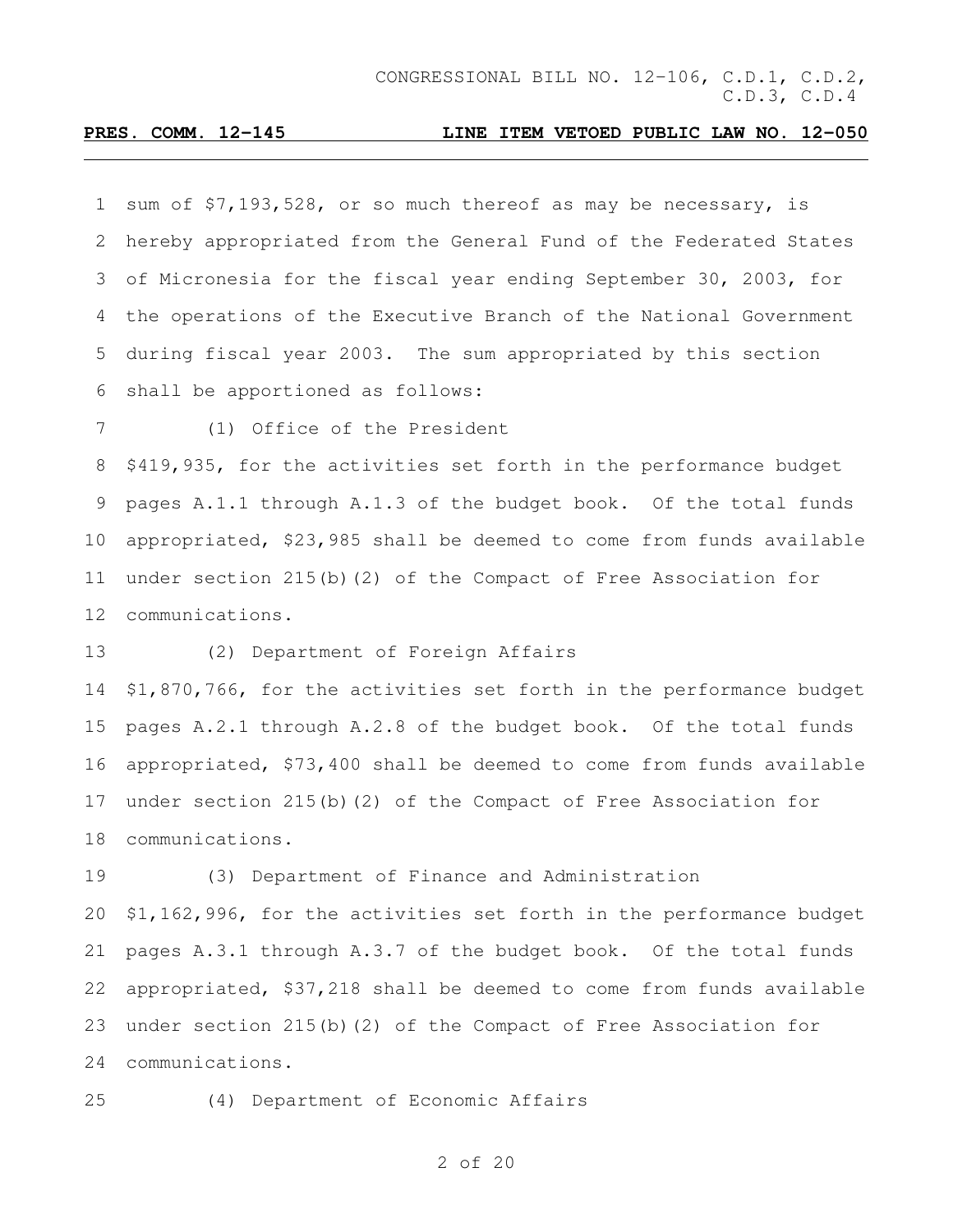\$619,051, for the activities set forth in the performance budget pages A.4.1 through A.4.11 of the budget book. Of the total funds appropriated, \$27,216 shall be deemed to come from funds available under section 215(b)(2) of the Compact of Free Association for communications.

 (5) Department of Transportation, Communication and Infrastructure

 \$824,414, for the activities set forth in the performance budget pages A.5.1 through A.5.4 of the budget book. Of the total funds appropriated, \$12,500 shall be deemed to come from funds available under section 215(a)(2) of the Compact of Free Association for a consultant in communication policy, and \$7,200 from funds available under section 215(b)(2) of the Compact of Free Association for communications.

 (6) Department of Health, Education and Social Affairs \$524,342, for the activities set forth in the performance budget pages A.6.1 through A.6.10 of the budget book. Of the total funds appropriated, \$17,760 shall be deemed to come from funds available under section 215(b)(2) of the Compact of Free Association for communications.

(7) Department of Justice

 \$1,503,447, for the activities set forth in the performance budget pages A.7.1 through A.7.7 of the budget book. Of the total funds appropriated, \$18,500 shall be deemed to come from funds available under section 215(b)(2) of the Compact of Free Association for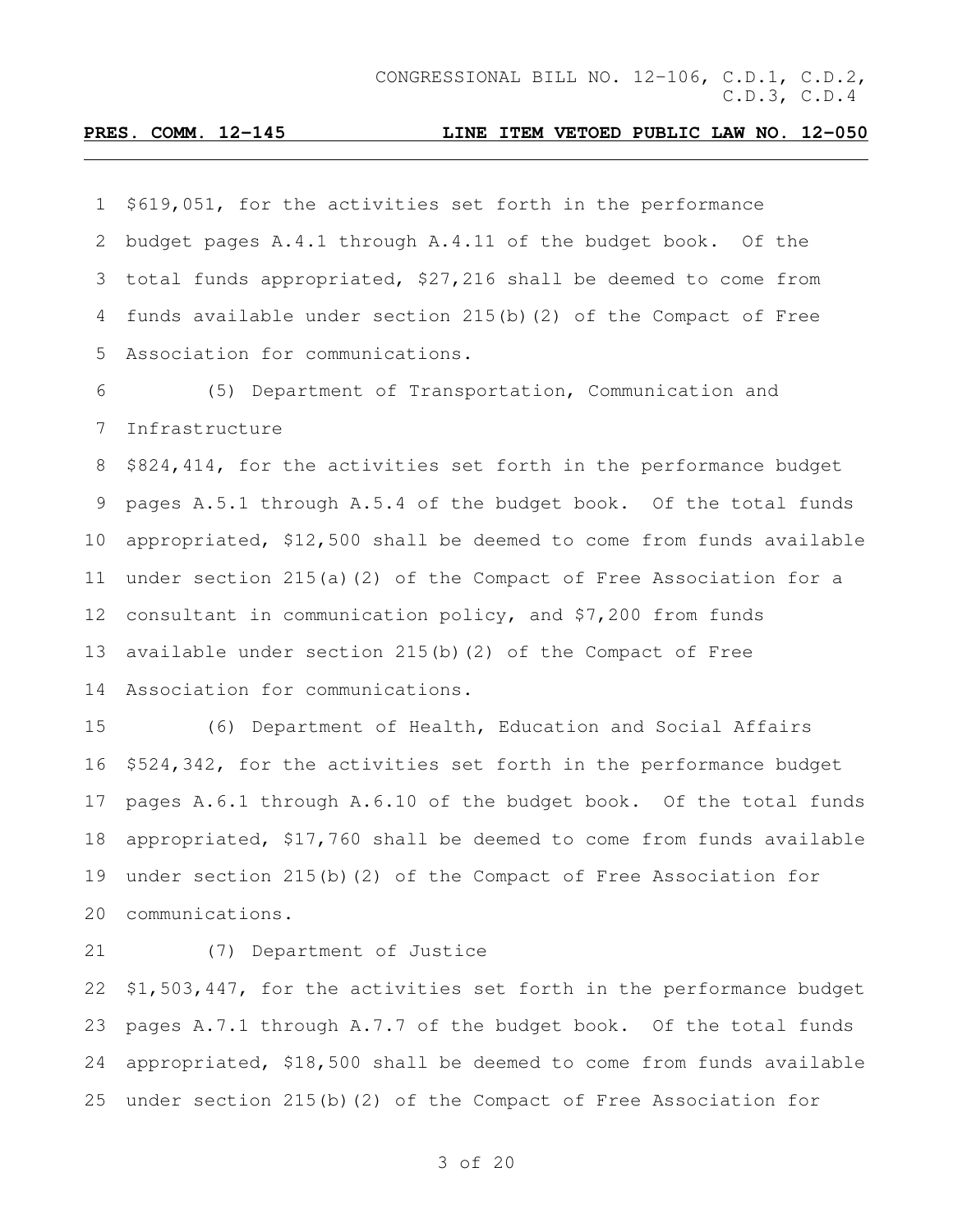| 1  | communications, \$208,126 from funds available under section         |
|----|----------------------------------------------------------------------|
| 2  | $216(a)(1)$ , and \$23,743 from funds available under section 216(b) |
| 3  | of the Compact of Free Association for marine surveillance.          |
| 4  | (8) FSM Public Defender Office                                       |
| 5  | \$268,579, for the activities set forth in the performance budget    |
| 6  | pages A.8.1 through A.8.2 of the budget book. Of the total funds     |
| 7  | appropriated, \$5,400 shall be deemed to come from funds available   |
| 8  | under section 215(b)(2) of the Compact of Free Association for       |
| 9  | communications.                                                      |
| 10 | Section 3. Operating expenses of the Legislative Branch.             |
| 11 | The sum of $$1,796,234$ , or so much thereof as may be necessary, is |
| 12 | hereby appropriated from the General Fund of the Federated States    |
| 13 | of Micronesia for the fiscal year ending September 30, 2003, for     |
| 14 | the operations of the Legislative Branch of the National             |
| 15 | Government during fiscal year 2003 in order to achieve the           |
| 16 | activities set forth in the performance budget pages B.1.1 through   |
| 17 | B.1.3 of the budget book. Of the total funds appropriated,           |
| 18 | \$25,000 shall be deemed to come from section 215(b) (2) of the      |
|    | 19 Compact of Free Association for communications.                   |
| 20 | Section 4. Operating expenses of the National Judiciary              |
| 21 | Branch.                                                              |
| 22 | The sum of \$505,465, or so much thereof as may be necessary, is     |
| 23 | hereby appropriated from the General Fund of the Federated States    |
| 24 | of Micronesia for the fiscal year ending September 30, 2003, for     |
| 25 | the operations of the Judiciary Branch of the National Government    |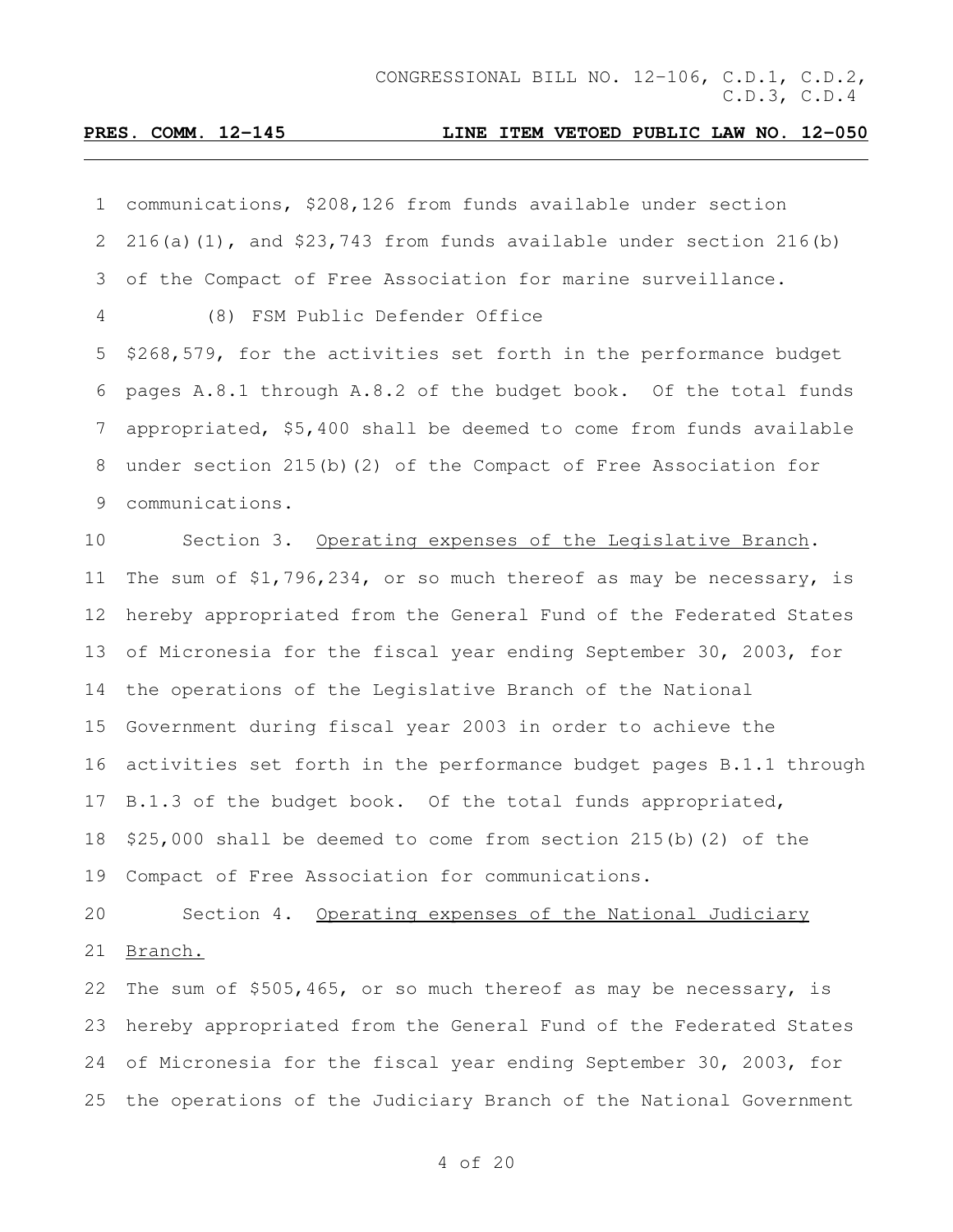during fiscal year 2003 in order to achieve the activities set forth in the performance budget pages C.1 through C.4 of the budget book. Of the total funds appropriated under this section, \$12,500 shall be deemed to come from funds available under section 215(b)(2) of the Compact of Free Association for communications. Section 5. Operating expenses of the Public Auditor Office. The sum of \$264,499, or so much thereof as may be necessary, is hereby appropriated from the General Fund of the Federated States of Micronesia for the fiscal year ending September 30, 2003, for the operations of the Office of the FSM Public Auditor during fiscal year 2003 in order to achieve the activities set forth in the performance budget pages D.1 through D.2 of the budget book. Of the total funds appropriated under this section, \$6,000 shall be deemed to come from funds available under section 215(b)(2) of the Compact of Free Association for communications.

# Section 6. Operating expenses of agencies of the National Government.

 The sum of \$733,252, or so much thereof as may be necessary, is hereby appropriated from the General Fund of the Federated States of Micronesia for the fiscal year ending September 30, 2003, for the operations of the following boards, commissions and agencies during fiscal year 2003. The sum appropriated by this section shall be apportioned as follows:

 (1) National Oceanic Resource Management Authority \$216,419, for the activities set forth in the performance budget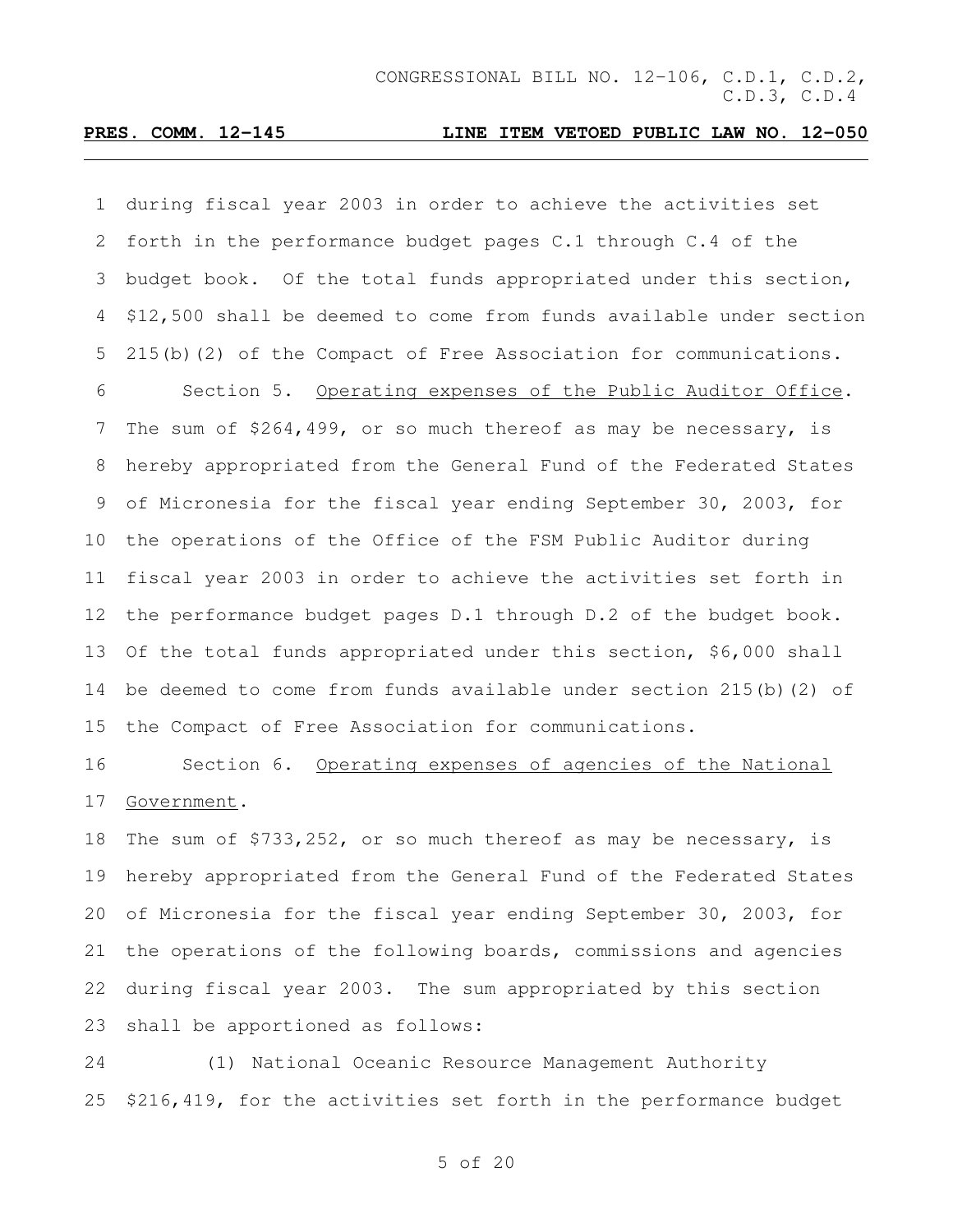pages E.1.1 through E.1.4 of the budget book. Of the total funds appropriated, \$9,750 shall be deemed to come from funds available under section 215(b)(2) of the Compact of Free Association for communications. (2) Board of Regents - COM-FSM \$42,230, for the activities set forth in the performance pages E.2.1 through E.2.2 of the budget book. (3) FSM Coconut Development Authority \$64,185, for the activities set forth in the performance budget pages E.3.1 through E.3.2 of the budget book. Of the total funds appropriated, \$1,695 shall be deemed to come from funds available under section 215(a)(2) and \$806 from funds available under section 215(b)(2) of the Compact of Free Association for communications. (4) FSM Banking Board \$68,620, for the activities set forth in the performance budget pages E.4.1 through E.4.2 of the budget book. Of the total funds appropriated, \$3,500 shall be deemed to come from funds available under section 215(b)(2) of the Compact of Free Association for communications. (5) FSM Postal Services \$341,799, for the activities set forth in the performance budget pages E.5.1 through E.5.5 of the budget book. Of the total funds appropriated, \$9,517 shall be deemed to come from funds available

under section 215(b)(2) of the Compact of Free Association for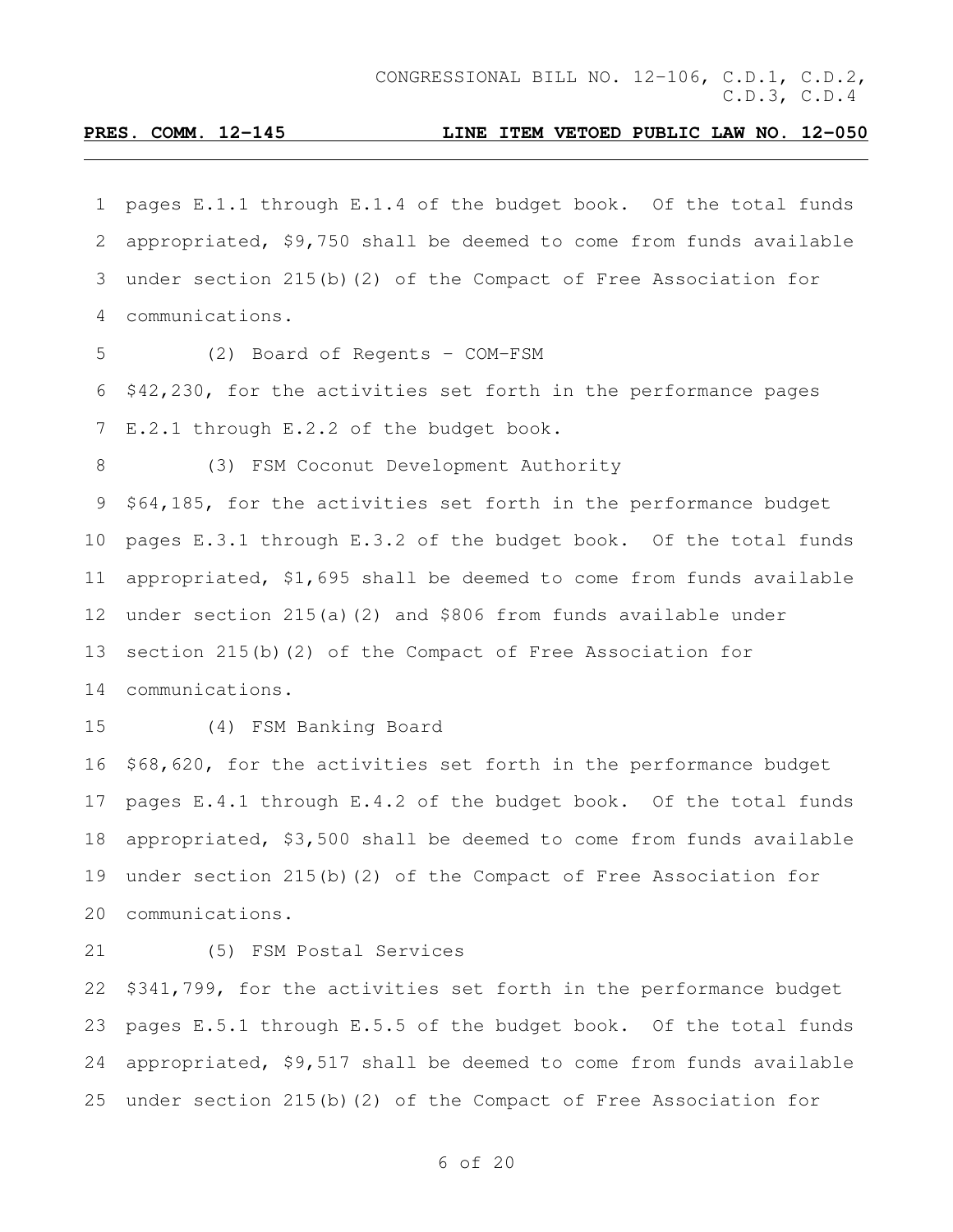communications.

 (6) FSM National Fisheries Corporation \$0 for the activities set forth in the performance budget page E.6.1 of the budget book.

Section 7. Special Programs.

 The sum of \$1,617,873, or so much thereof as may be necessary, is hereby appropriated from the General Fund of the Federated States of Micronesia for the fiscal year ending September 30, 2003, for the following special programs during fiscal year 2003. The sum appropriated by this section shall be apportioned as follows:

(1) FSM Aquaculture Center

 \$51,019 for the activities set forth in the performance budget pages F.1.1 through F.1.2 of the budget book. Of the total funds appropriated, \$2,500 shall be deemed to come from funds available under section 215(b)(2) of the Compact of Free Association for communications.

 (2) Joint Committee on Compact Economic Negotiations (JCN) \$1,154,916, for the activities set forth in the performance budget pages F.2.1 through F.2.2 of the budget book. Of the total funds appropriated, \$36,000 shall be deemed to come from funds available under section 215(b)(2) of the Compact of Free Association for communications.

 (3) Office of the National Election Director \$381,938 for the activities set forth in the performance budget pages F.7.1 of the budget book. Of the total funds appropriated,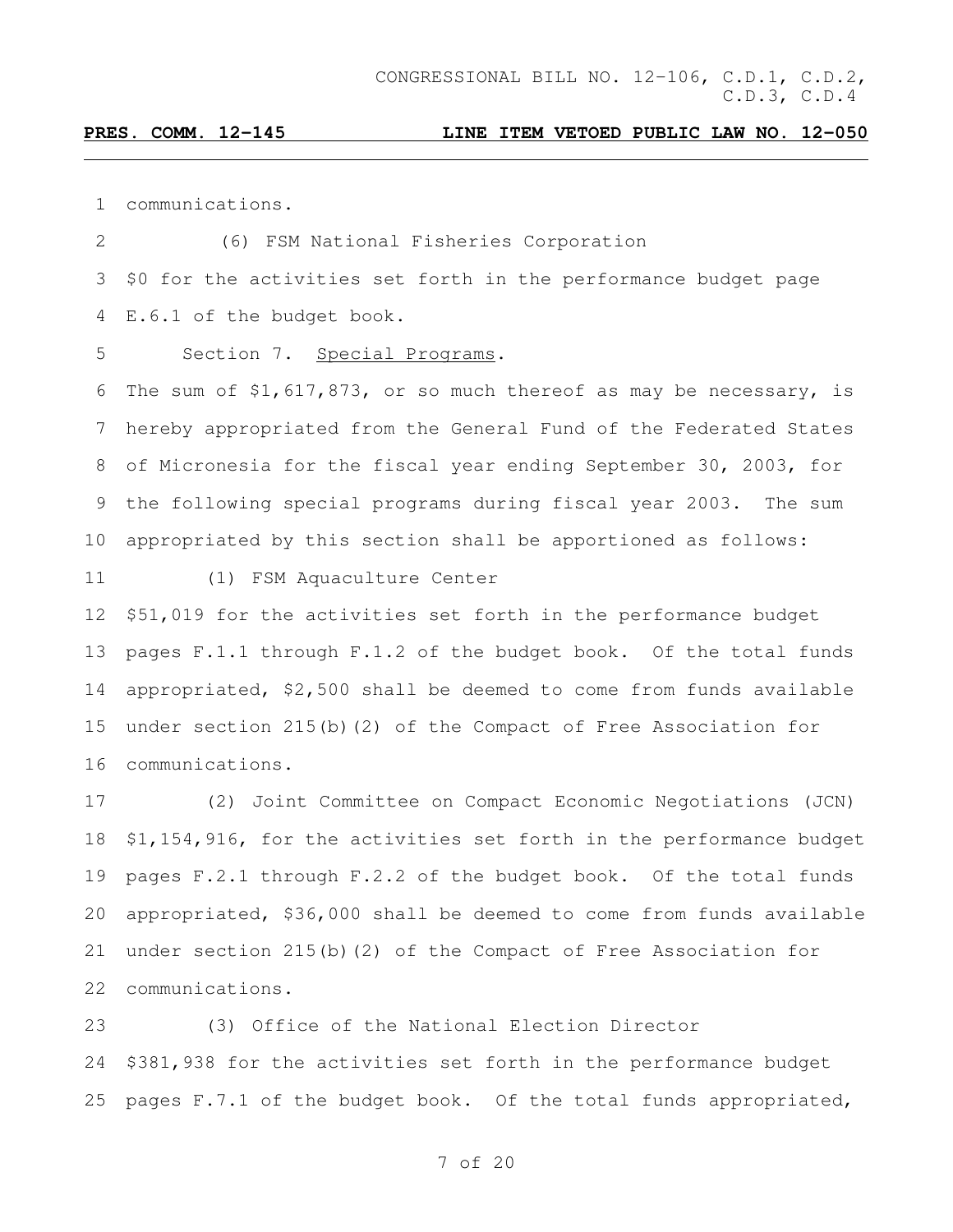| $\mathbf 1$     | \$27,500 shall be deemed to come from funds available under section  |
|-----------------|----------------------------------------------------------------------|
| 2               | 215(b)(2) of the Compact of Free Association for communications.     |
| 3               | (4) National Authorizing Committee (APU/EU/Cotonou                   |
| 4               | Agreement)                                                           |
| 5               | \$30,000, for the activity set forth in the performance budget page  |
| 6               | F.8.1 of the budget book.                                            |
| 7               | Section 8. Grants, Subsidies and Contributions.                      |
| 8               | The sum of $$2,429,791$ , or so much thereof as may be necessary, is |
| 9               | hereby appropriated from the General Fund of the Federated States    |
| 10 <sub>o</sub> | of Micronesia for the fiscal year ending September 30, 2003, for     |
| 11              | the following grants, subsidies and contributions during fiscal      |
| 12              | year 2003. Of the total funds appropriated under this section,       |
| 13              | \$131,000 shall be deemed to come from funds available under         |
| 14              | section 216(a) (3) of the Compact of Free Association. The sum       |
| 15              | appropriated by this section shall be apportioned as follows:        |
| 16              | (1) Department of Foreign Affairs                                    |
| 17              | (a) Forum Secretariat \$<br>35,000                                   |
| 18              | 30,000<br>(b) The Pacific Community                                  |
| 19              | United Nations Economic and Social<br>(C)                            |
| 20              | 5,000<br>Commission for Asia and the Pacific (ESCAP)                 |
| 21              | 100,000<br>United Nations Membership Fee<br>(d)                      |
| 22              | 10,000<br>East-West Center<br>(e)                                    |
| 23              | Department of Finance and Administration<br>(2)                      |
| 24              | 24,000<br>ACP/EU Membership<br>(a)                                   |
| 25              | (3) Department of Economic Affairs                                   |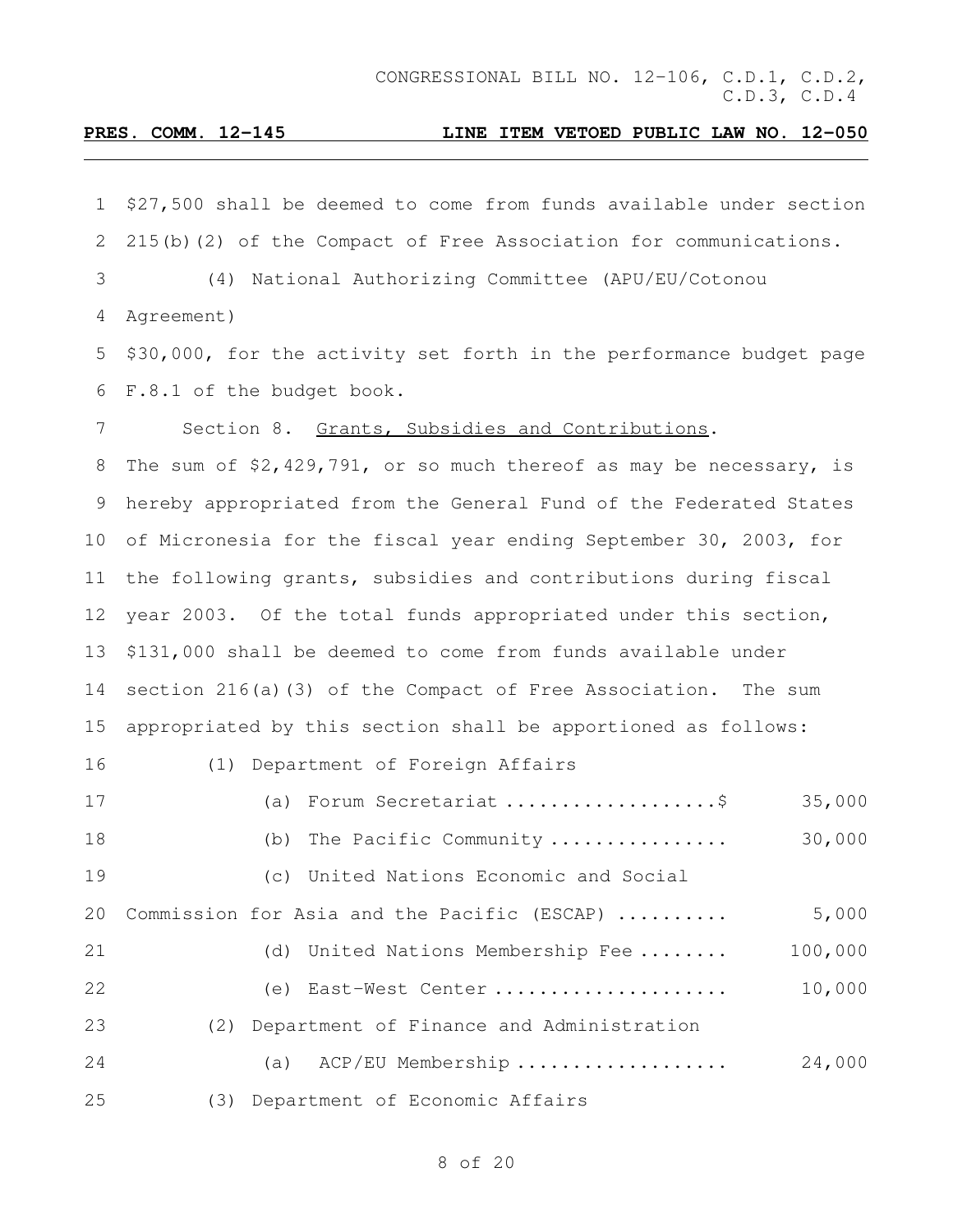**PRES. COMM. 12-145 LINE ITEM VETOED PUBLIC LAW NO. 12-050** (a) Pacific Islands Development Program .. 15,000 (b) Forum Fisheries Agency (FFA) ........\$ 21,000 (c) United Nations Development Program (UNDP) ............................................... 3,000 (d) Coordinating Commission for Offshore Mineral Prospecting (CCOMP) ................. 8,000 (e) Plant Protection Program ............. 60,000 (f) Pacific Asian Travel Association (PATA) ............................................... 5,000 (g) The FSM Coastal Fisheries Consortium . 11,702 (h) FSM Giant Clam Culture ............... 11,440 (i) National Plant Protection and Quarantine Communication Program ..................... 29,700 (j) NFC-OPIC Loan Payment ................ 145,000 (4) Department of Health, Education and Social Affairs (a) United Nations Funds for Population Activity .................................. 3,000 (b) South Pacific Regional Environmental Program (SPREP) ...................................... 7,375 (c) Aid to Non-Public Schools ............ 500,000 (d) Financial Assistance for FSM Students at College of Marshall Islands (CMI) and Palau Community College (PCC) ........................................ 50,000 (e) World Health Organization (WHO)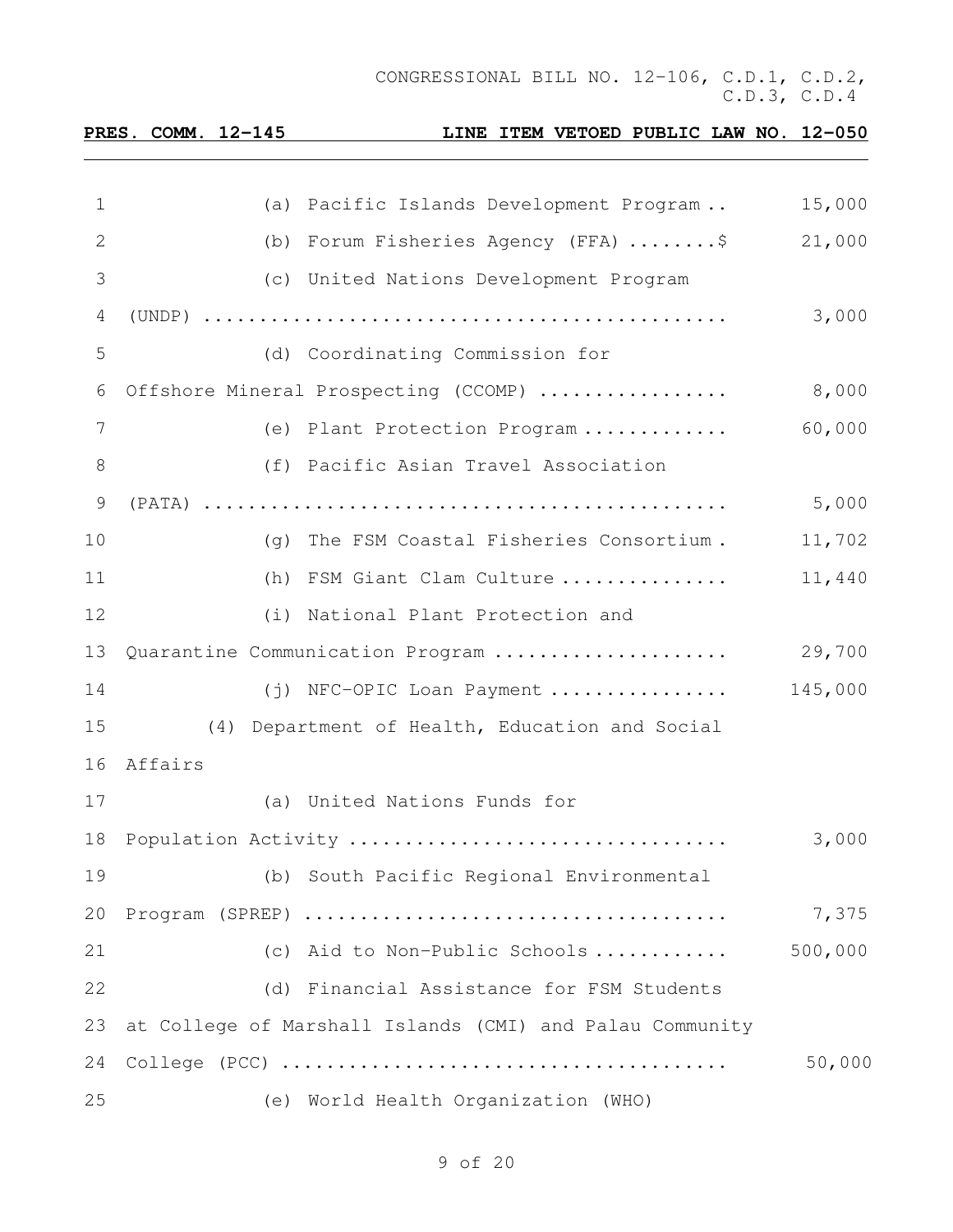| $\mathbf{1}$ |     |                                                                | 41,385 |
|--------------|-----|----------------------------------------------------------------|--------|
| 2            |     | (f) National Board of Nursing \$                               | 38,000 |
| 3            |     | (q) Pacific Islands Health Officers                            |        |
| 4            |     | Association (PIHOA)                                            | 20,000 |
| 5            |     | (h) National Close-Up Local Program                            | 64,000 |
| 6            |     | (i) FSM Amateur Sports Association                             | 35,000 |
| 7            |     | (j) College of Micronesia Board Meeting                        | 5,000  |
| 8            |     | (k) Association of Territorial Health                          |        |
| 9            |     |                                                                | 2,000  |
| 10           |     | (1) FSM Red Cross                                              | 50,000 |
| 11           |     | (m) Aid to Xavier High School                                  | 50,000 |
| 12           | (5) | Department of Justice; Joint Law Enforcement,                  |        |
| 13           |     | PROVIDED THAT, no funds appropriated for Joint Law Enforcement |        |

 purposes may be used for travel, except that travel to attend FSM joint law enforcement meetings held within the FSM is allowed; and PROVIDED FURTHER THAT joint law enforcement funds shall be 17 allocated on a quarterly basis; and PROVIDED FURTHER THAT no funds shall be obligated or disbursed for the first quarter of fiscal year 2003, or any quarter thereafter, unless before October 1, 2003, and each quarter thereafter, as applicable, each state reports, by category of expenditure, to the President or his designee and to the Chairman of the Judiciary and Governmental Operations Committee on the use of such funds for the prior fiscal year or quarter, as applicable, including an explanation of how each expenditure contributed to the purpose of joint law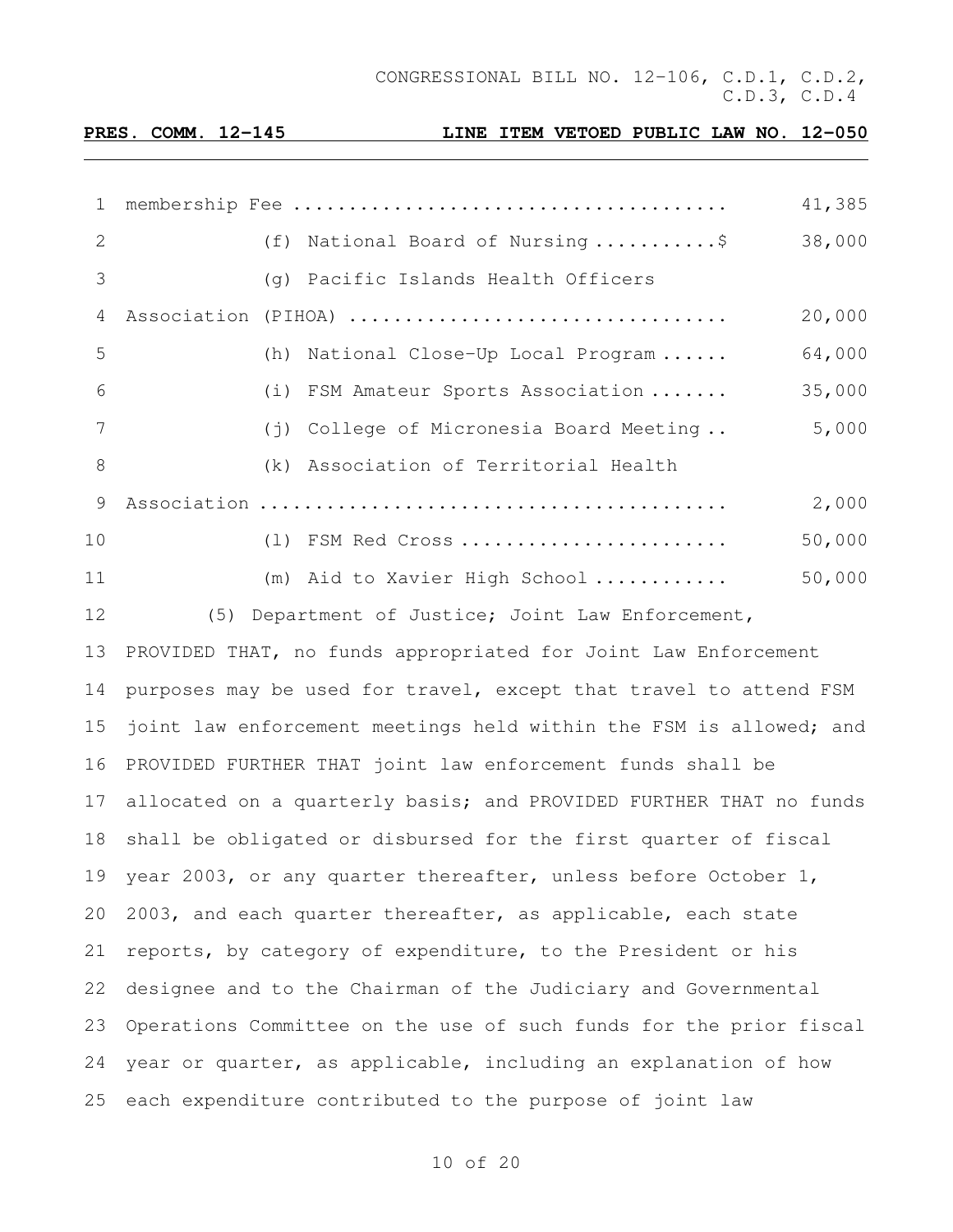enforcement.

| $\mathbf{2}$    | (a) Kosrae Joint Law Enforcement                            | 50,000  |
|-----------------|-------------------------------------------------------------|---------|
| 3               | Pohnpei Joint Law Enforcement \$<br>(b)                     | 85,000  |
| 4               | (c) Chuuk Joint Law Enforcement                             | 95,000  |
| 5               | (d) Yap Joint Law Enforcement                               | 60,000  |
| 6               | (6) Department of Transportation, Communication             |         |
| $7\phantom{.0}$ | and Infrastructure                                          |         |
| $8\,$           | (a) Asia Pacific Telecommunity to be deemed                 |         |
| 9               | to come from funds available under section 215(a)(2) of the |         |
| 10              | Compact of Free Association for telecommunications          | 9,000   |
| 11              | International Telecommunication<br>(b)                      |         |
| 12              | Union to be deemed to come from funds available             |         |
| 13              | under section 215(a)(2) of the Compact of Free              |         |
| 14              | Association for telecommunications                          | 57,639  |
| 15              | (c) International Civil Aviation                            |         |
| 16              |                                                             | 28,050  |
| 17              | (d) Micronesian Shipping Commission                         | 10,000  |
| 18              | (7) Coconut Development Authority                           |         |
| 19              | (a) Copra Subsidy                                           | 150,000 |
| 20              | (b) Asia Pacific Coconut Community                          | 15,500  |
| 21              | Other grants, subsidies and contributions<br>(8)            |         |
| 22              | (a) Kosrae Judiciary                                        |         |
| 23              | Unrestricted<br>(i)                                         | 25,000  |
| 24              | (ii) Law School                                             | 40,000  |
| 25              | Pohnpei Judiciary<br>(b)                                    |         |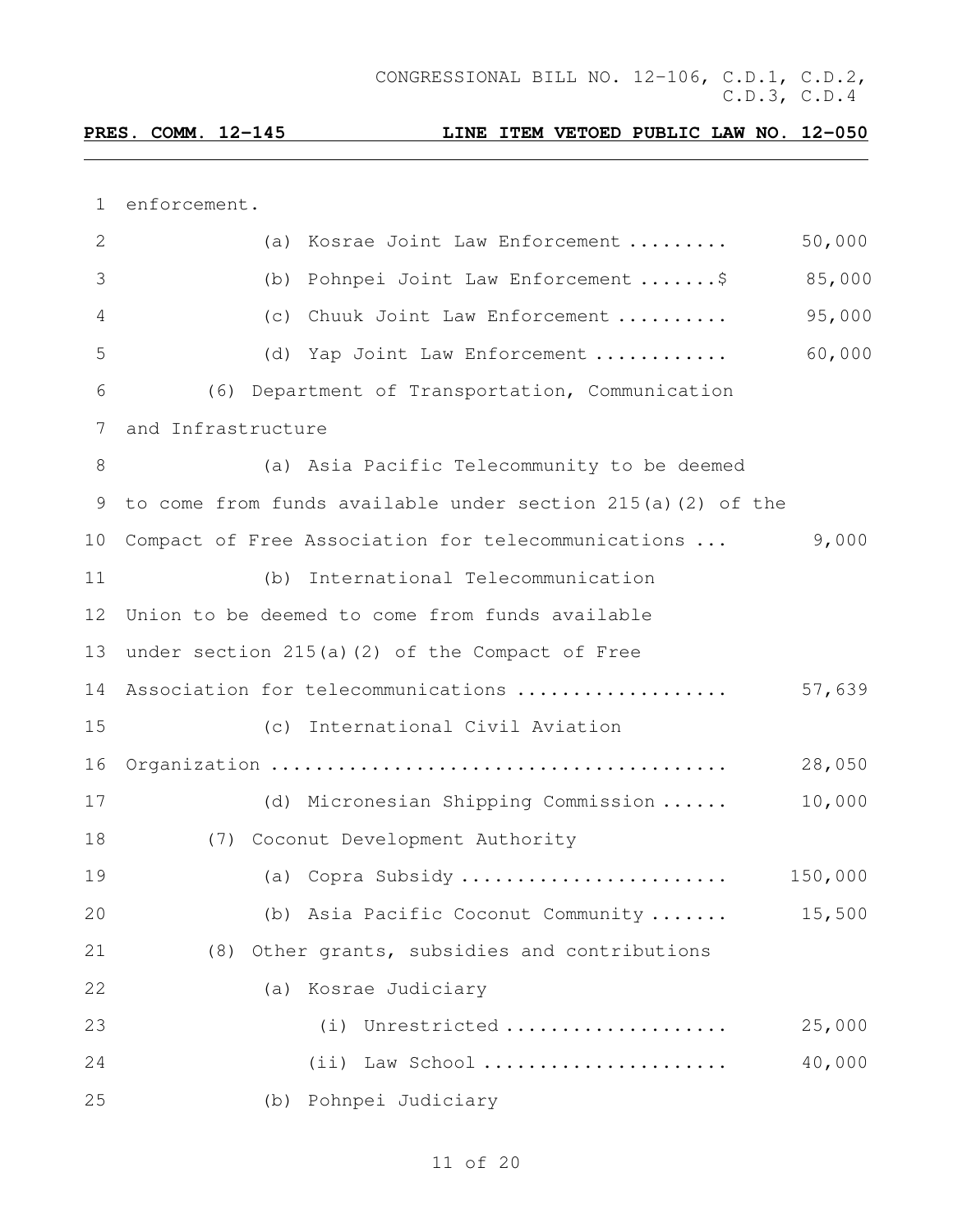|               | <u>PRES. COMM. 12-145</u> | LINE ITEM VETOED PUBLIC LAW NO. 12-050                             |         |
|---------------|---------------------------|--------------------------------------------------------------------|---------|
|               |                           |                                                                    |         |
| $\mathbf 1$   |                           | (i) Unrestricted                                                   | 72,000  |
| $\mathbf{2}$  |                           | $(i)$ Law School                                                   | 18,000  |
| 3             |                           | (c) Chuuk Judiciary                                                |         |
| 4             |                           | (i) Unrestricted \$                                                | 72,000  |
| 5             |                           | $(i)$ Law School                                                   | 18,000  |
| 6             |                           | (d) Yap Judiciary                                                  |         |
| 7             |                           | (i) Unrestricted                                                   | 40,000  |
| $\,8\,$       |                           | (ii) Law School                                                    | 30,000  |
| $\mathcal{G}$ |                           | (e) Micronesian Legal Services (MLSC)                              | 150,000 |
| 10            |                           | (f) COM Treaty Obligations                                         | 25,000  |
| 11            |                           | Section 9. Compact Communication Program Account.                  |         |
| 12            |                           | No funds are appropriated from the General Fund of the Federated   |         |
| 13            |                           | States of Micronesia for the fiscal year ending September 30,      |         |
| 14            |                           | 2003, for the operations of the FSM Telecommunications             |         |
| 15            | Corporation.              |                                                                    |         |
| 16            |                           | Section 10. Compact Energy Program Account.                        |         |
| 17            |                           | The sum of \$291,346, or so much thereof as may be necessary, is   |         |
| 18            |                           | hereby appropriated from the General Fund of the Federated States  |         |
| 19            |                           | of Micronesia for the fiscal year ending September 30, 2003, to    |         |
| 20            |                           | pay utility bills for the National Government departments, offices |         |
| 21            |                           | and agencies, operate and maintain standby generators, and         |         |
| 22            |                           | establish energy conservation programs. The funds appropriated     |         |
| 23            |                           | under this section shall be deemed to come from funds available    |         |
| 24            |                           | under section 214(b) of the Compact of Free Association for        |         |
| 25            | energy.                   |                                                                    |         |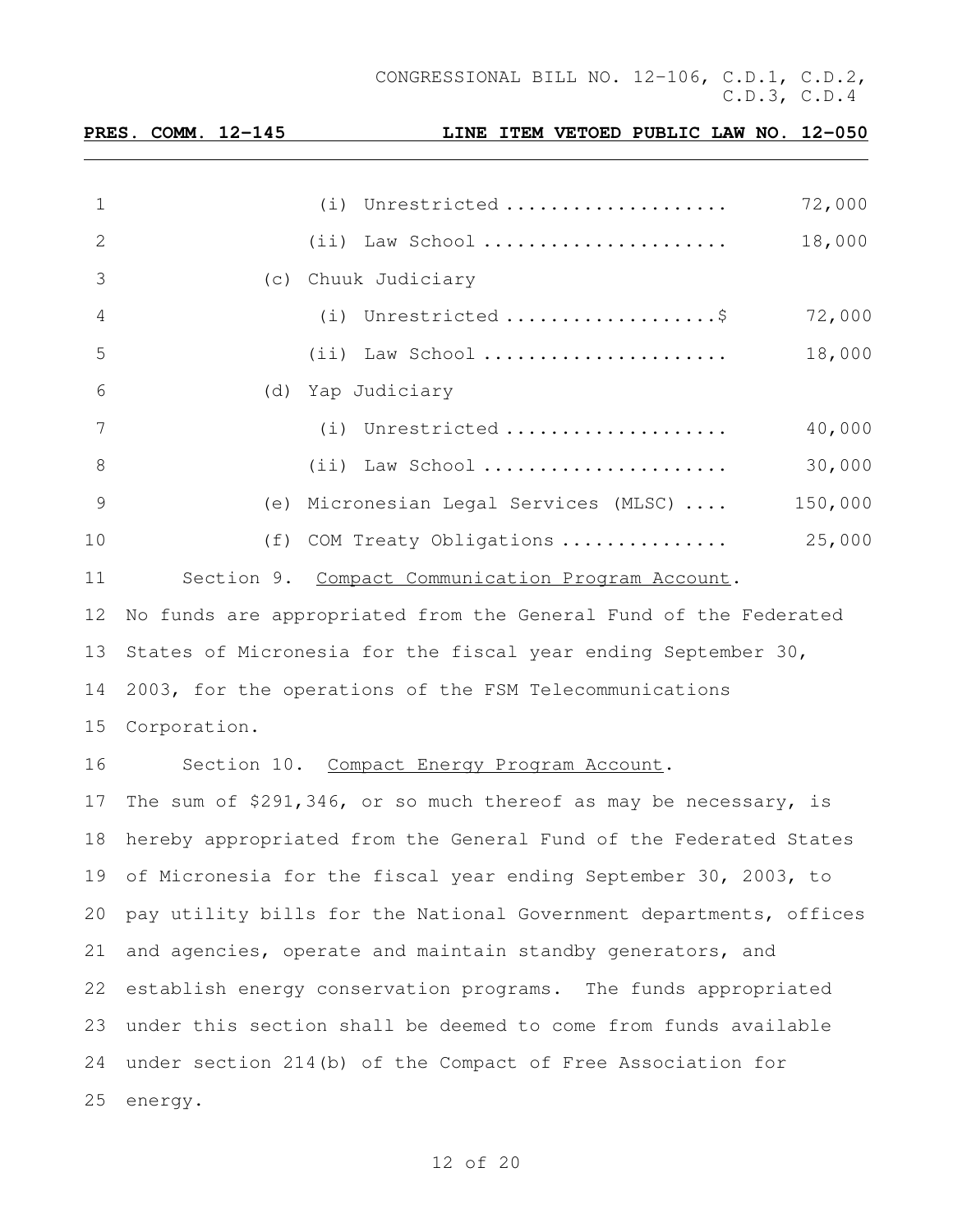### **PRES. COMM. 12-145 LINE ITEM VETOED PUBLIC LAW NO. 12-050**

| 1             | Section 11. Compact Health and Medical Program Account.            |
|---------------|--------------------------------------------------------------------|
| 2             | The sum of \$116,000, or so much thereof as may be necessary, is   |
| 3             | hereby appropriated from the General Fund of the Federated States  |
| 4             | of Micronesia for the fiscal year ending September 30, 2003, for   |
| 5             | health and medical referral and related programs and projects.     |
| 6             | The funds appropriated under this section shall be deemed to come  |
| 7             | from funds available under section 216(a)(2) of the Compact of     |
| 8             | Free Association for health and medical programs. The sum          |
| $\mathcal{G}$ | appropriated under this section shall be apportioned as follows:   |
| 10            | Visiting Team of Specialists \$<br>68,000<br>(1)                   |
| 11            | 48,000<br>(2)<br>Enhancement of Local Capacity                     |
| 12            | Section 12.<br>Compact Special Block Grant Program Account.        |
| 13            | The sum of \$389,437, or so much thereof as may be necessary, is   |
| 14            | hereby appropriated from the General Fund of the Federated States  |
| 15            | of Micronesia for the fiscal year ending September 30, 2003, for   |
| 16            | health and education programs. Of the total funds appropriated     |
| 17            | under this section, \$38,962 shall be deemed to come from funds    |
| 18            | available under section $216(a)$ (3) and the remainder shall be    |
|               | 19 deemed to come from funds available under section 221(b) of the |
| 20            | Compact of Free Association. The sum appropriated by this section  |
| 21            | shall be apportioned as follows:                                   |
| 22            | (1) Health Support Services Programs                               |
|               |                                                                    |

 (a) Health Planning Workforce Development\$ 15,700 24 (b) Health and Vital Statistics .......... 20,615 25 (c) Tuberculosis Prevention and Control . 3,410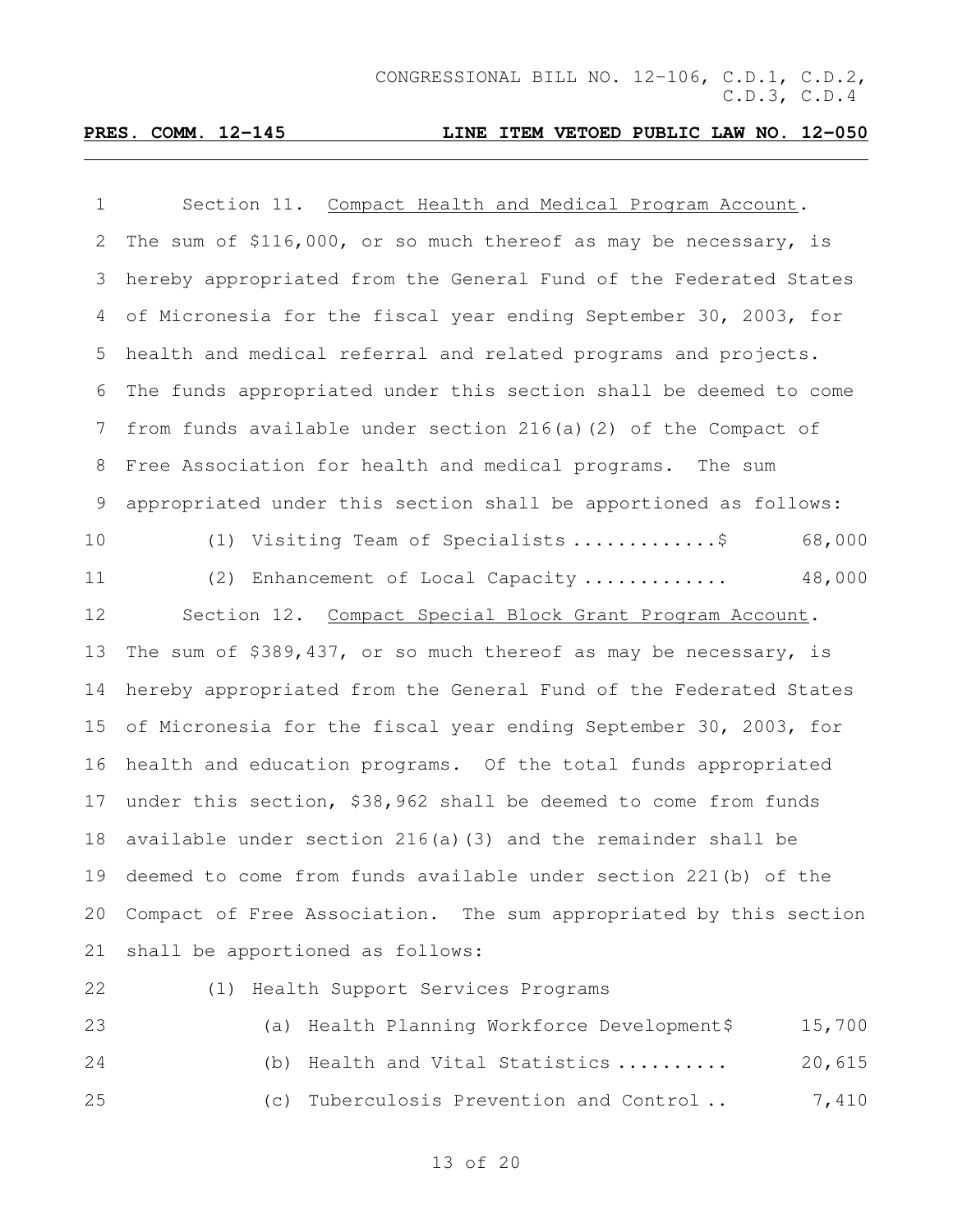|    | PRES. COMM. 12-145 |             | LINE ITEM VETOED PUBLIC LAW NO. 12-050                                |                      |  |
|----|--------------------|-------------|-----------------------------------------------------------------------|----------------------|--|
| 1  |                    | (d)         |                                                                       | 8,000                |  |
|    |                    |             | Leprosy Prevention and Control                                        |                      |  |
| 2  |                    | (e)         | Family Health Planning                                                | 15,307               |  |
| 3  |                    | (f)         | Immunization Program                                                  | 10,000               |  |
| 4  |                    | (q)         | Sexually Transmitted Disease Control.                                 | 10,000               |  |
| 5  |                    | (h)         | Maternal and Child Health \$                                          | 5,000                |  |
| 6  |                    | (i)         | Mental Health Services                                                | 14,000               |  |
| 7  |                    | $(\dagger)$ | Substance Abuse Prevention                                            | 7,128                |  |
| 8  |                    | (k)         | Aids Prevention and Control                                           | 6,100                |  |
| 9  |                    | (1)         | Tobacco Prevention and Control                                        | 3,500                |  |
| 10 |                    | (m)         | Nutrition Service Program                                             | 16,150               |  |
| 11 |                    | (n)         | Diabetes Prevention and Control                                       | 27,480               |  |
| 12 |                    | $( \circ )$ | Preventive Health and Control                                         | 20,500               |  |
| 13 | (2)                |             | Education Support Services Programs                                   |                      |  |
| 14 |                    | (a)         | National Standardization                                              | 77,185               |  |
| 15 |                    | (b)         | Education Ties to Economic Growth                                     | 24,579               |  |
| 16 |                    |             | (e) College Admission Test Counseling                                 | <del>38,962</del> RK |  |
| 17 |                    | (d)         | National Education Standard                                           | 24,949               |  |
| 18 |                    |             | (e) Civil Education and FSM History                                   | 36,872               |  |
| 19 |                    |             | Section 13. Capital and Human Resource Development.                   |                      |  |
| 20 |                    |             | The sum of $$10,924,072$ , or so much thereof as may be necessary, is |                      |  |
| 21 |                    |             | hereby appropriated from the General Fund of the Federated States     |                      |  |
| 22 |                    |             | of Micronesia for the fiscal year ending September 30, 2003, for      |                      |  |
| 23 |                    |             | capital improvement, development programs and projects and human      |                      |  |
| 24 |                    |             | resource development. Of the total funds appropriated under this      |                      |  |

section, \$2,946,070 shall deemed to come from the capital account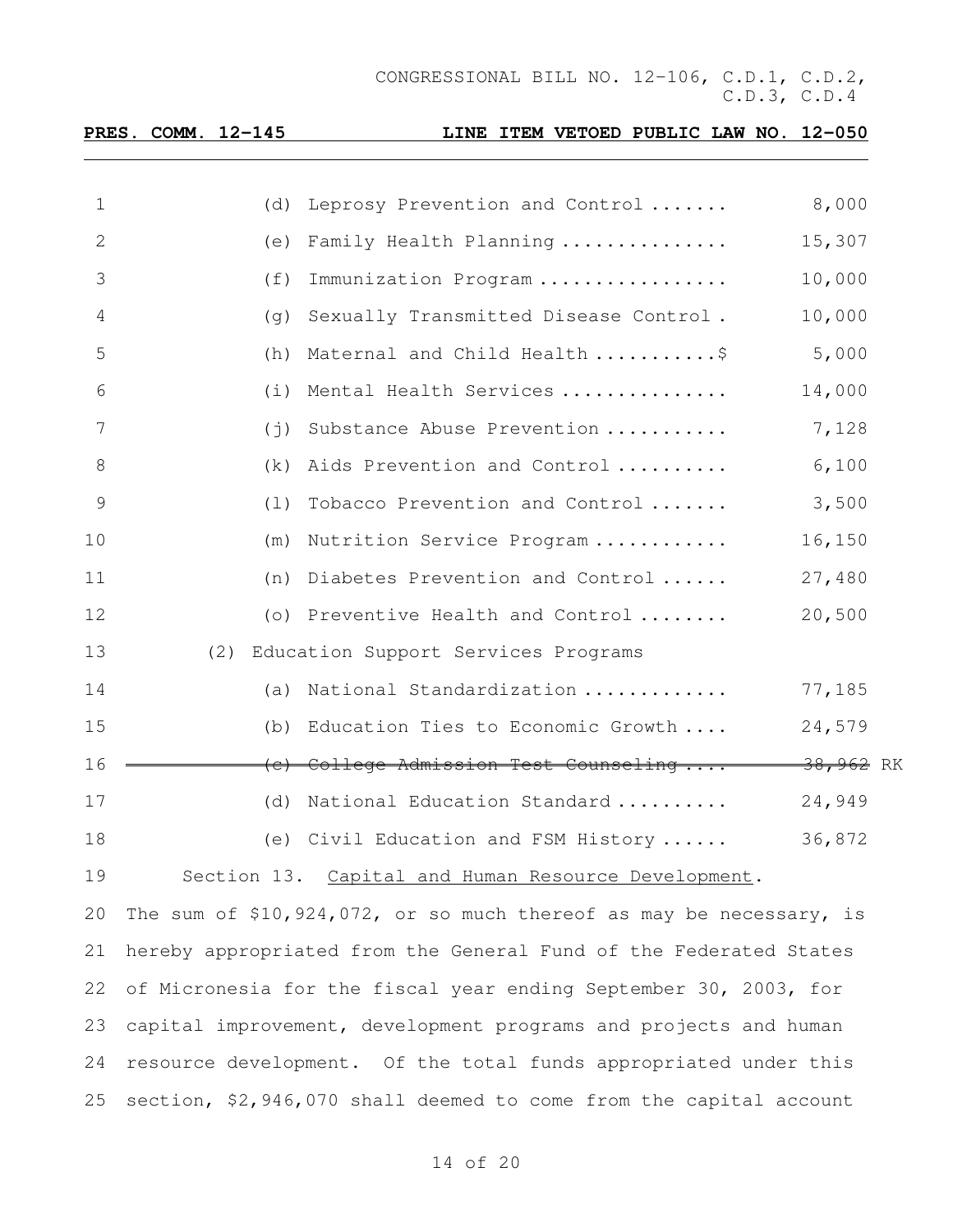| 1             | funds available under section 211 of the Compact of Free            |  |
|---------------|---------------------------------------------------------------------|--|
| 2             | Association, and \$1,787,700 from the funds available under section |  |
| 3             | 216(a)(3) of the Compact of Free Association. The sum               |  |
| 4             | appropriated under this section shall be apportioned as follows:    |  |
| 5             | (1) College of Micronesia - FSM                                     |  |
| 6             | (a) Operations of the College of Micronesia-FSM,                    |  |
| 7             | including planning, construction of new facilities and maintenance  |  |
| 8             | of the newly completed multi-purpose gymnasium \$ 3,220,000         |  |
| $\mathcal{G}$ | (b) Student assistance for tuition and                              |  |
| 10            | housing to be deemed to come from section $216(a)$ (3)              |  |
| 11            | of the Compact of Free Association PROVIDED                         |  |
| 12            | that only students maintaining a passing grade point                |  |
| 13            | 475,000<br>average will be eligible to receive these grants         |  |
| 14            | (c) COM-FSM National Campus Standby                                 |  |
| 15            | $-0-$                                                               |  |
| 16            | 30,000<br>(d) COM-FSM National Campus Well Drilling                 |  |
| 17            | 700,000<br>FSM Fisheries and Maritime Institute.<br>(e)             |  |
| 18            | (2) Post-Secondary Educational Assistance to be                     |  |
|               | 19 deemed to come from section 216(a)(3) of the                     |  |
| 20            | Compact of Free Association.                                        |  |
| 21            | 126,661<br>(a) Kosrae State                                         |  |
| 22            | 288,003<br>(b) Pohnpei State                                        |  |
| 23            | (c) Chuuk State                                                     |  |
| 24            | <del>21,700</del> RK<br>(i) Scholarship Coordinator's Office        |  |
| 25            | 140,000<br>(ii) GPA-based Scholarships                              |  |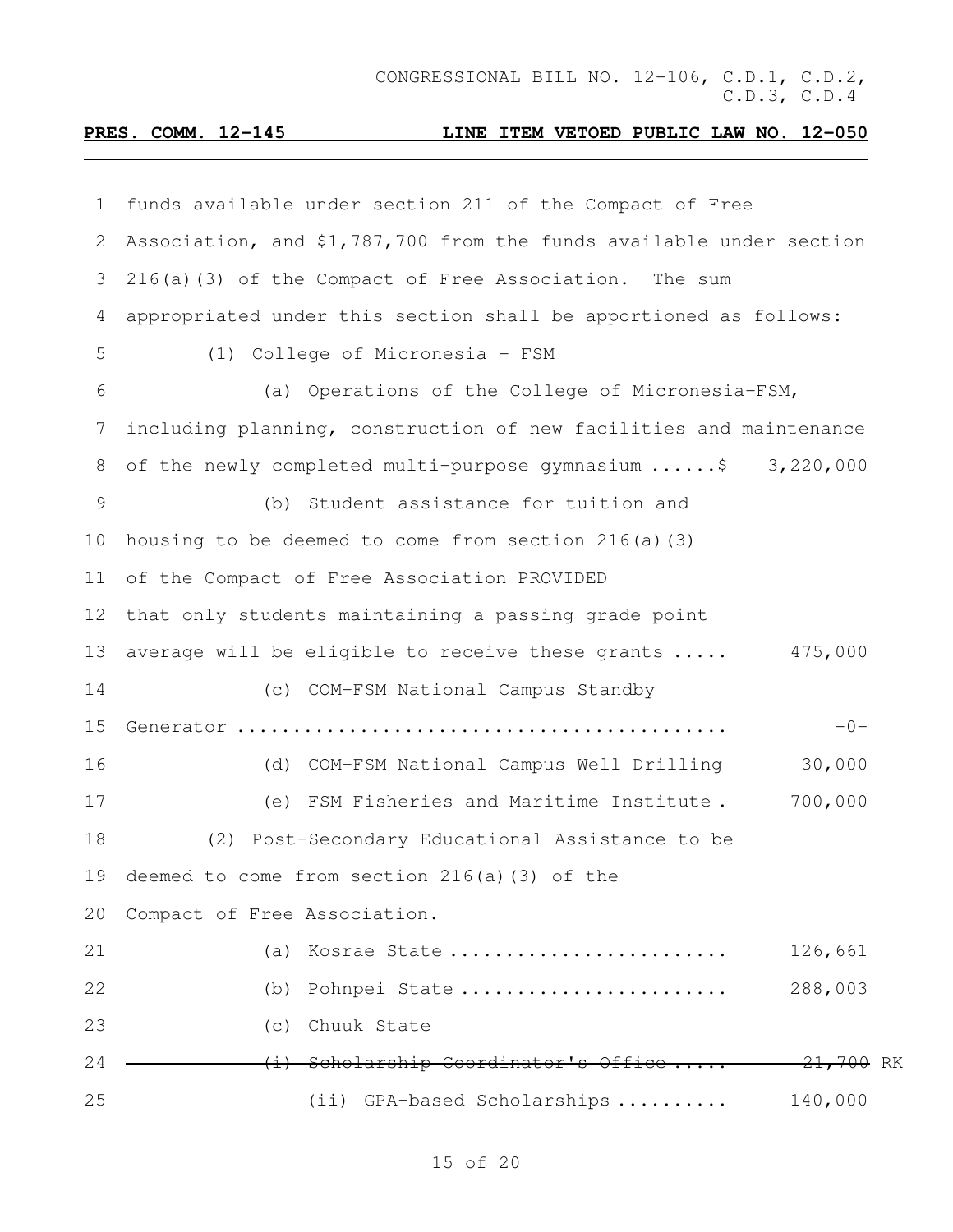| <b>PRES.</b> | COMM. | $12 - 145$ |  |
|--------------|-------|------------|--|
|              |       |            |  |

| 1  | $(iii)$ Grants<br>250,016                                        |       |
|----|------------------------------------------------------------------|-------|
| 2  | 161,320<br>(d) Yap State                                         |       |
| 3  | (e) Graduate Scholarship -                                       |       |
| 4  | 100,000                                                          |       |
| 5  | 50,000<br>(3) National Staff Upgrading \$                        |       |
| 6  | (4) President's Office Expansion and Security.<br>$-0-$          |       |
| 7  | 378,000<br>(5) FSM Visitors Bureau                               |       |
| 8  | (6) FSM Development Bank - Business                              |       |
| 9  | 1,000,000<br>Development Loan Program                            |       |
| 10 | 3,000,000<br>(7) FSM Trust Fund - Account "S"                    |       |
| 11 | (8) FSM Household Income and Expenditure Survey                  | $-0-$ |
| 12 | 510,000<br>(9) MS. Caroline Voyager Dry-docking                  |       |
| 13 | 225,000<br>(10) FSM Capital Water Well Renovation                |       |
| 14 | (11) EMPAT Phase III<br>117,703                                  |       |
| 15 | $(12)$ 3 <sup>rd</sup> Convention of the FSM Coastal Fisheries   |       |
| 16 | 12,239                                                           |       |
| 17 | $-0-$<br>(13) FSM Capitol Complex Infrastructure Program         |       |
| 18 | (14) FSM Public Defender Office Expansion                        |       |
| 19 | 45,000                                                           |       |
| 20 | (15) FSM Judiciary Branch Office Renovation                      |       |
| 21 | 73,430                                                           |       |
| 22 | Section 14. Employment ceilings. The maximum number of           |       |
| 23 | positions for each branch of the National Government shall be as |       |
| 24 | follows:                                                         |       |
| 25 | Executive Branch<br>419<br>(1)                                   |       |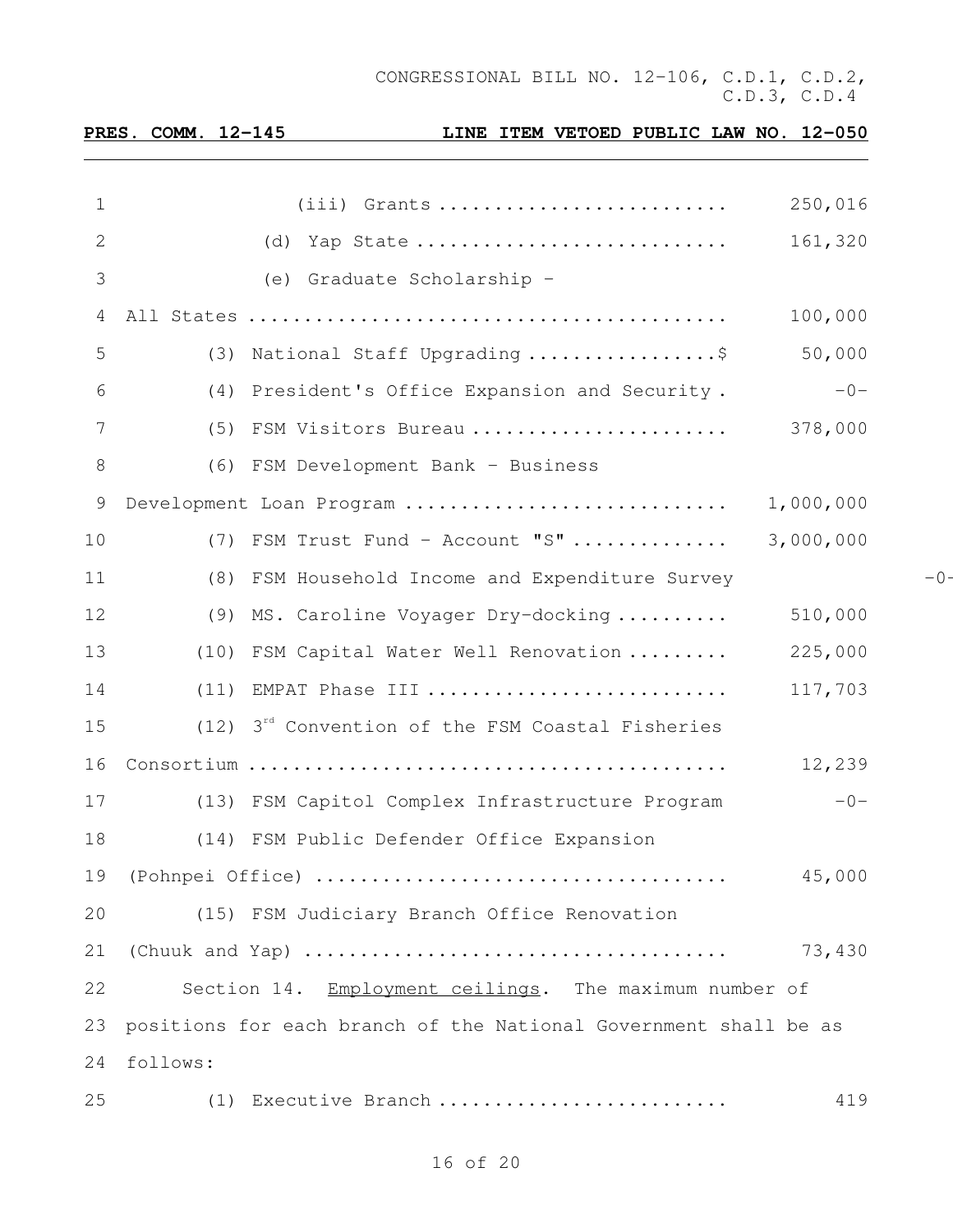|                |         | PRES. COMM. 12-145 | LINE ITEM VETOED PUBLIC LAW NO. 12-050                               |    |
|----------------|---------|--------------------|----------------------------------------------------------------------|----|
|                |         |                    |                                                                      |    |
| 1              |         | (2)                | Legislative Branch                                                   | 58 |
| 2              |         | (3)                | Judiciary Branch                                                     | 26 |
| 3              |         |                    | (4) Public Auditor                                                   | 15 |
| 4              |         | (5) Agencies       |                                                                      |    |
| 5              |         |                    | (a) National Oceanic Resource Management                             |    |
| 6              |         |                    |                                                                      | 10 |
| $7\phantom{.}$ |         |                    | (b) Coconut Development Authority                                    | 3  |
| 8              |         |                    | (c) National Postal Services                                         | 38 |
| 9              |         |                    | (d) FSM Banking Board                                                | 4  |
| 10             |         | (6) Agencies       |                                                                      |    |
| 11             |         |                    | (a) FSM Aquaculture Center                                           | 4  |
| 12             |         |                    | (b) Joint Committee on Compact Economic                              |    |
| 13             |         |                    |                                                                      | 4  |
| 14             |         |                    | (c) Office of National Election Director                             | 11 |
| 15             |         |                    | Section 15. Reprogramming.                                           |    |
| 16             |         |                    | Reprogramming within a department or agency shall be effected by     |    |
|                |         |                    | 17 the Head of such department or agency by specifying in writing to |    |
| 18             |         |                    | Congress the activities for which funding is either increased or     |    |
| 19             |         |                    | decreased. Reprogramming to increase employees' salaries shall       |    |
| 20             |         |                    | not be permitted unless authorized by law. Funds that are            |    |
| 21             |         |                    | appropriated under section 2 of this act and apportioned to a        |    |
| 22             |         |                    | department or office under subsections 2(1) through 2(8) of this     |    |
| 23             |         |                    | act shall not be reprogrammed to or from such department or          |    |
| 24             | office. |                    |                                                                      |    |
| 25             |         |                    | Section 16. Allotment and management of funds and lapse              |    |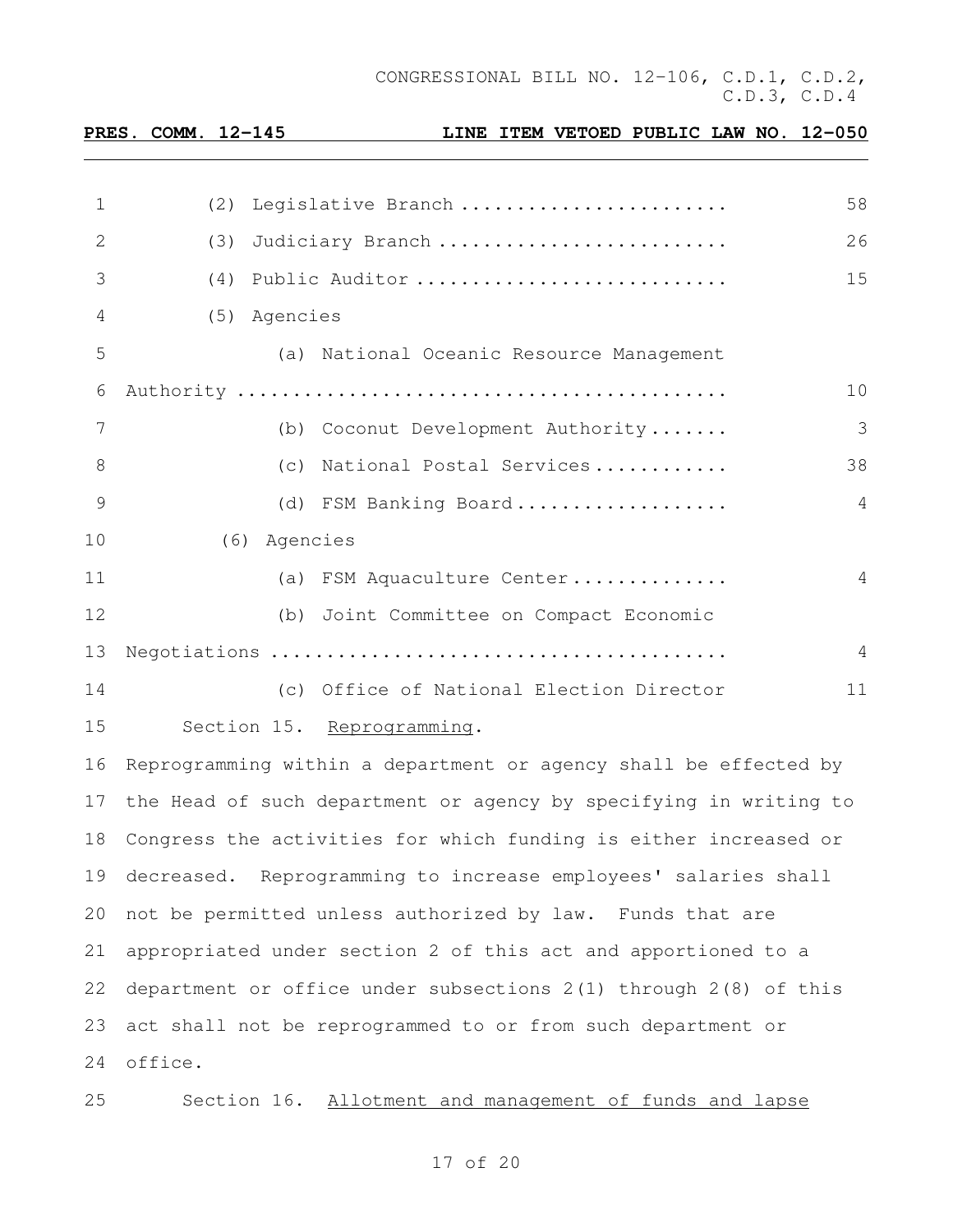| 1               | date.                                                              |
|-----------------|--------------------------------------------------------------------|
| 2               | (1) General Provisions.                                            |
| 3               | All funds appropriated by this act shall be<br>(a)                 |
| 4               | allotted, managed, administered, and accounted for in accordance   |
| 5               | with applicable law, including, but not limited to, the Financial  |
| 6               | Management Act of 1979;                                            |
| 7               | The allottees shall be responsible for ensuring<br>(b)             |
| 8               | that these funds, or so much thereof as may be necessary, are used |
| 9               | solely for the purposes specified in this act, and that no         |
| 10 <sub>o</sub> | obligations are incurred in excess of the sum appropriated.        |
| 11              | Allottees. The allottees of the funds appropriated<br>(2)          |
| 12              | by this act are as follows:                                        |
| 13              | section 2 - the allottee of these funds shall be<br>(a)            |
| 14              | the President of the Federated States of Micronesia;               |
| 15              | section $3$ - the allottee of these funds shall be<br>(b)          |
| 16              | the Speaker of the Congress of the Federated States of Micronesia; |
| 17              | (c) section $4$ - the allottee of these funds shall be             |
| 18              | the Chief Justice of the Supreme Court of the Federated States of  |
|                 | 19 Micronesia;                                                     |
| 20              | (d) section $5$ - the allottee of these funds shall be             |
| 21              | the Public Auditor of the Federated States of Micronesia;          |
| 22              | (e) section 6 through $13$ - the allottee of these                 |
| 23              | funds shall be the President of the Federated States of            |
| 24              | Micronesia; EXCEPT THAT for the following subsections of section 6 |
| 25              | through 13 of this act, the allottees shall be:                    |
|                 |                                                                    |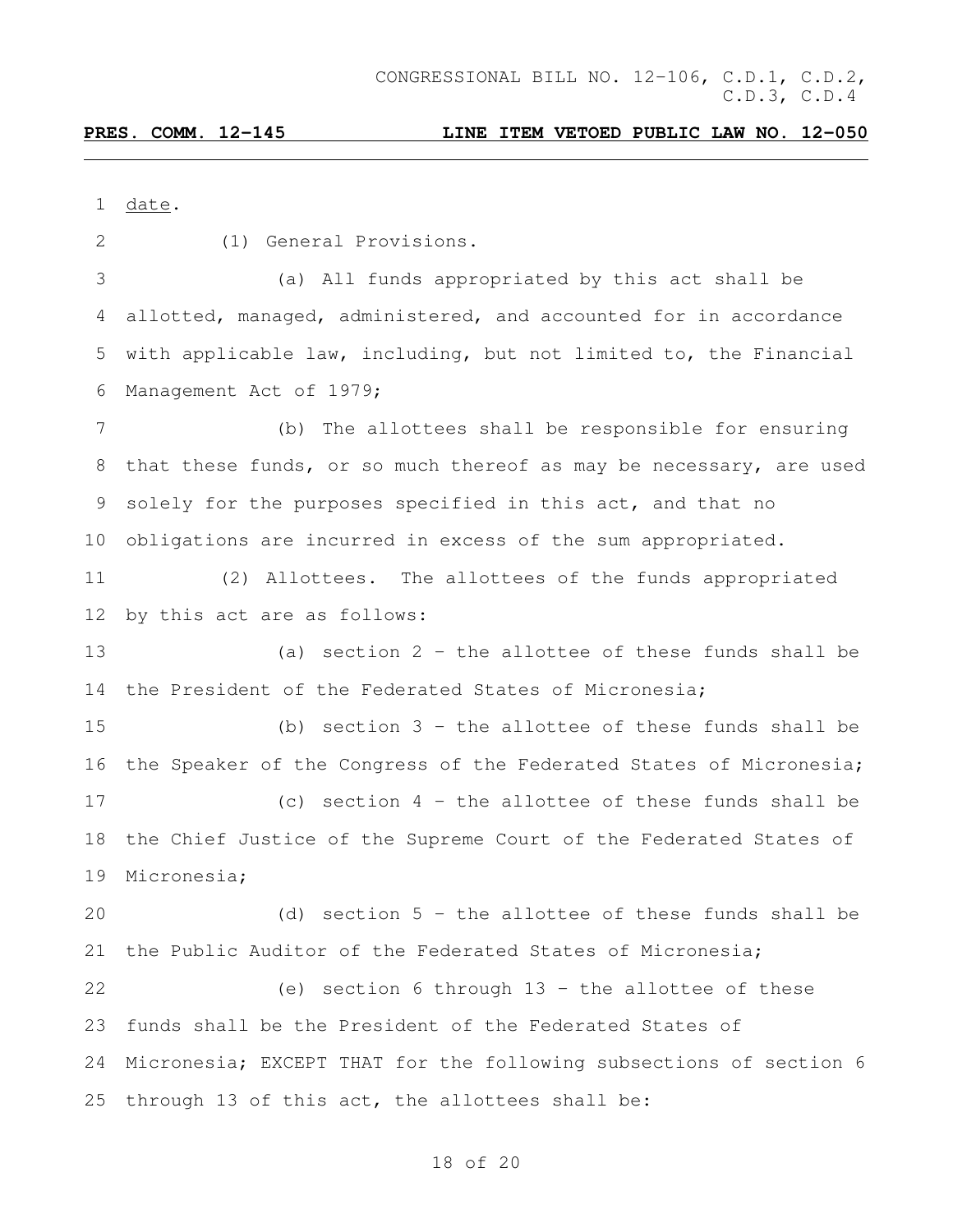# 1 (i) section 8, subsection (5) - the allottee of these funds shall be the President of the Federated States of Micronesia; (ii) section 8, subsection (8)(a) through (8)(d) - the allottee of these funds shall be Chief Justice of the respective state; (iii) section 13, subsection (1)(a) through (1)(d) - the allottee of these funds shall be the President of the College of Micronesia-FSM; (iv) section 13, subsection (2)(a) through 11 (2)(d) - the allottee of these funds shall be the Governor of the respective state, EXCEPT THAT the allottee for funds allocated to Chuuk State under subsection (2)(c) shall be the President of the Federated States of Micronesia; and (v) Section 13, subsection (15) - the allottee of these funds shall be the Chief Justice of the Supreme Court of the Federated States of Micronesia. (3) Lapse Dates. The authority of the allottees to obligate funds appropriated by this act shall lapse as of September 30, 2003, EXCEPT that funds appropriated under section 13 of this act shall not lapse.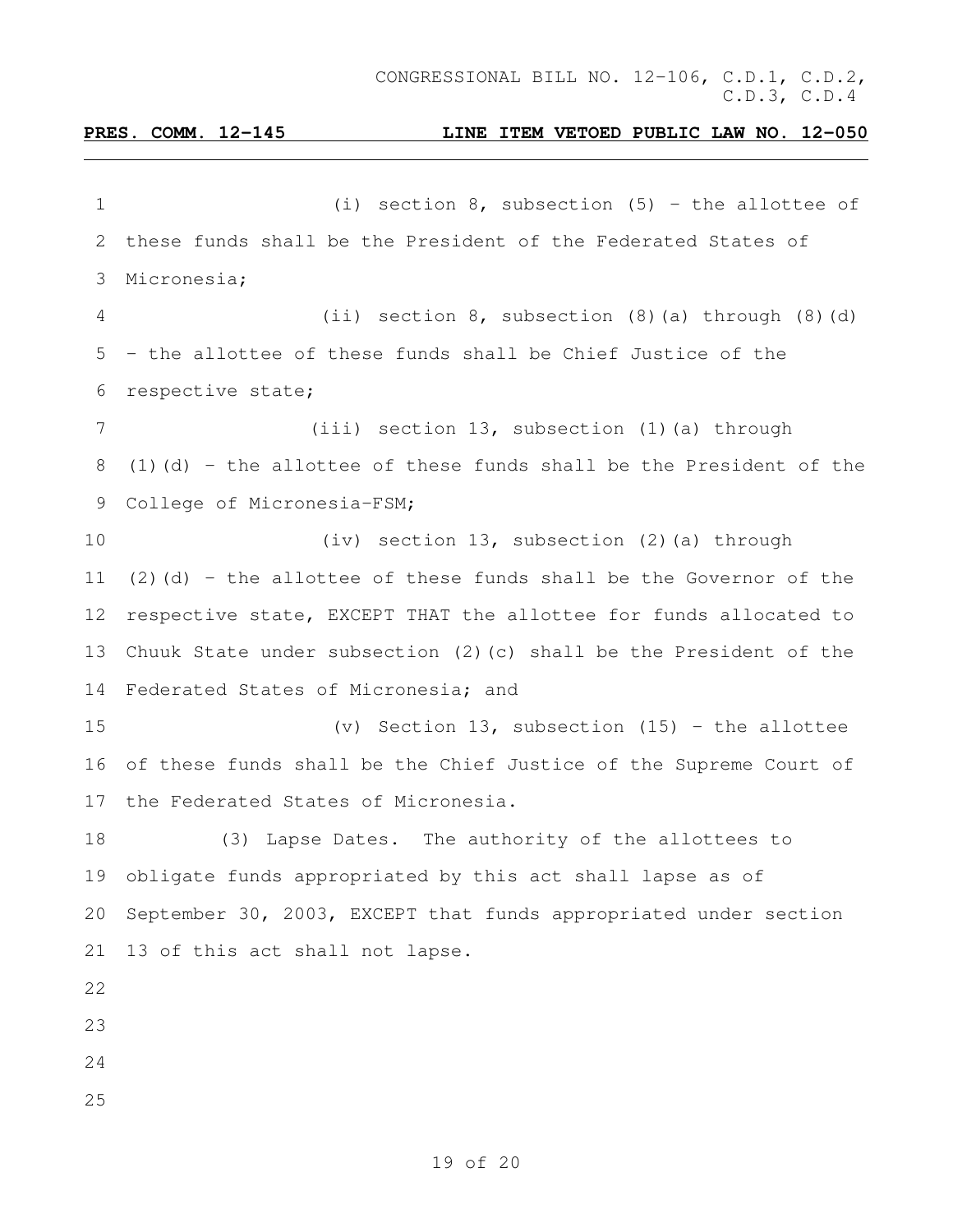|              | PRES. COMM. 12-145                                          |                            |                                | LINE ITEM VETOED PUBLIC LAW NO. 12-050 |
|--------------|-------------------------------------------------------------|----------------------------|--------------------------------|----------------------------------------|
|              |                                                             |                            |                                |                                        |
| $\mathbf 1$  |                                                             |                            |                                |                                        |
| $\mathbf{2}$ |                                                             |                            |                                |                                        |
| 3            |                                                             |                            |                                |                                        |
| 4            |                                                             |                            |                                |                                        |
| 5            |                                                             |                            |                                |                                        |
| 6            |                                                             |                            |                                |                                        |
| 7            | Section 17. This act shall become law upon approval by the  |                            |                                |                                        |
| 8            | President of the Federated States of Micronesia or upon its |                            |                                |                                        |
| 9            | becoming law without such approval.                         |                            |                                |                                        |
| 10           |                                                             |                            |                                |                                        |
| 11           | PRES. COMM. 12-145                                          |                            |                                | LINE ITEM VETOED PUBLIC LAW NO. 12-050 |
| 12           |                                                             |                            |                                |                                        |
| 13           |                                                             | August 8                   |                                | 2002                                   |
| 14           |                                                             |                            |                                |                                        |
| 15           |                                                             |                            |                                |                                        |
| 16           |                                                             |                            |                                |                                        |
| 17           |                                                             |                            |                                |                                        |
| 18           |                                                             |                            | Redley Killion for             |                                        |
| 19           |                                                             | Leo A. Falcam<br>President |                                |                                        |
| 20           |                                                             |                            | Federated States of Micronesia |                                        |
| 21           |                                                             |                            |                                |                                        |
| 22           |                                                             |                            |                                |                                        |
| 23           |                                                             |                            |                                |                                        |
| 24           |                                                             |                            |                                |                                        |
| 25           |                                                             |                            |                                |                                        |